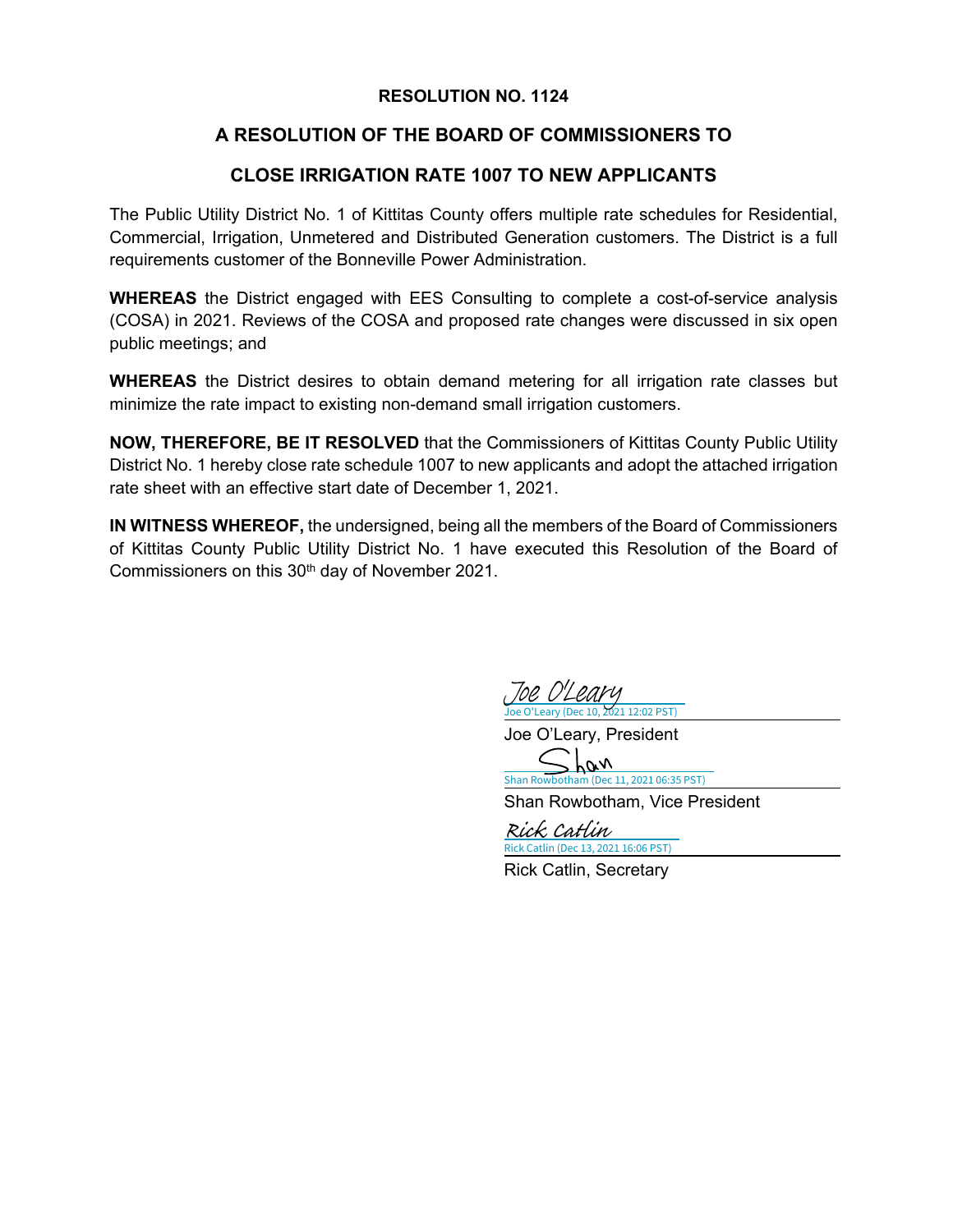

# **IRRIGATION RATE SCHEDULES**

### Availability:

This schedule is available in all territory served by the District for irrigation purposes. All motor or pump load must have motor-starting equipment approved by the District. Services connected hereunder are subject to the established rules and regulations of the District.

#### Available Irrigation Rates:

| 1008 | Irrigation $-1$ Phase, 120/240 Volt, 200 to 800 Amp                       |
|------|---------------------------------------------------------------------------|
| 1009 | Irrigation – 3 Phase, 120/208, 240/480, 277/480 Volt, 200 Amp and smaller |

1010 Large Irrigation – 3 Phase, 120/208, 240/480, 277/480 Volt, greater than 200A

#### Monthly Rate:

The monthly billing shall be the greater of: (i) the sum of the Facility Charge, Energy Charge and Demand Charge; or (ii) the Minimum Charge. Charges are calculated on a "per meter" basis. Each retail meter or billing installation shall be individually subject to the below charges.

| Schedule | Facility   | Energy           | Demand  | Minimum    |
|----------|------------|------------------|---------|------------|
|          | Charge     | <b>Delivered</b> | (\$/KW) | Charge     |
|          | (\$/Month) | (\$/kwh)         |         | (\$/Month) |
| 1008     | \$25.50    | \$0.0845         | \$6.60  | \$25.50    |
| 1009     | \$38.00    | \$0.0845         | \$6.60  | \$38.00    |
| 1010     | \$38.00    | \$0.0845         | \$6.60  | \$38.00    |

#### Determination of Billing Demand:

The billing demand shall be equal to the maximum average kilowatt load used by the consumer for any 15-minute during the billing period.

#### Power Factor:

The customer agrees to maintain unity power factor as nearly as practicable. The power factor charge is a demand adjustment which applies to three phase connections when power factor is metered below 95% for a billing period.

#### Legacy Irrigation Rates:

The rate schedule below is **no longer available for connections after December 1, 2021**. Allowable installations in this rate schedule were intended for motors and pumps 7.5 horsepower and smaller. The existing installations utilize "non-demand" metering and shall be changed to the appropriate rate schedule if "demand" metering is established.

1007 Small Irrigation – 1 Phase, 120/240 Volt, 320 Amp and smaller

| Schedule | Facility  | Energy           | Demand  | Minimum   |
|----------|-----------|------------------|---------|-----------|
|          | Charge    | <b>Delivered</b> | (\$/KW) | Charge    |
|          | (S/Month) | (\$/kwh)         |         | (S/Month) |
| 1007     | \$25.50   | \$0.0982         | \$0.00  | \$25.50   |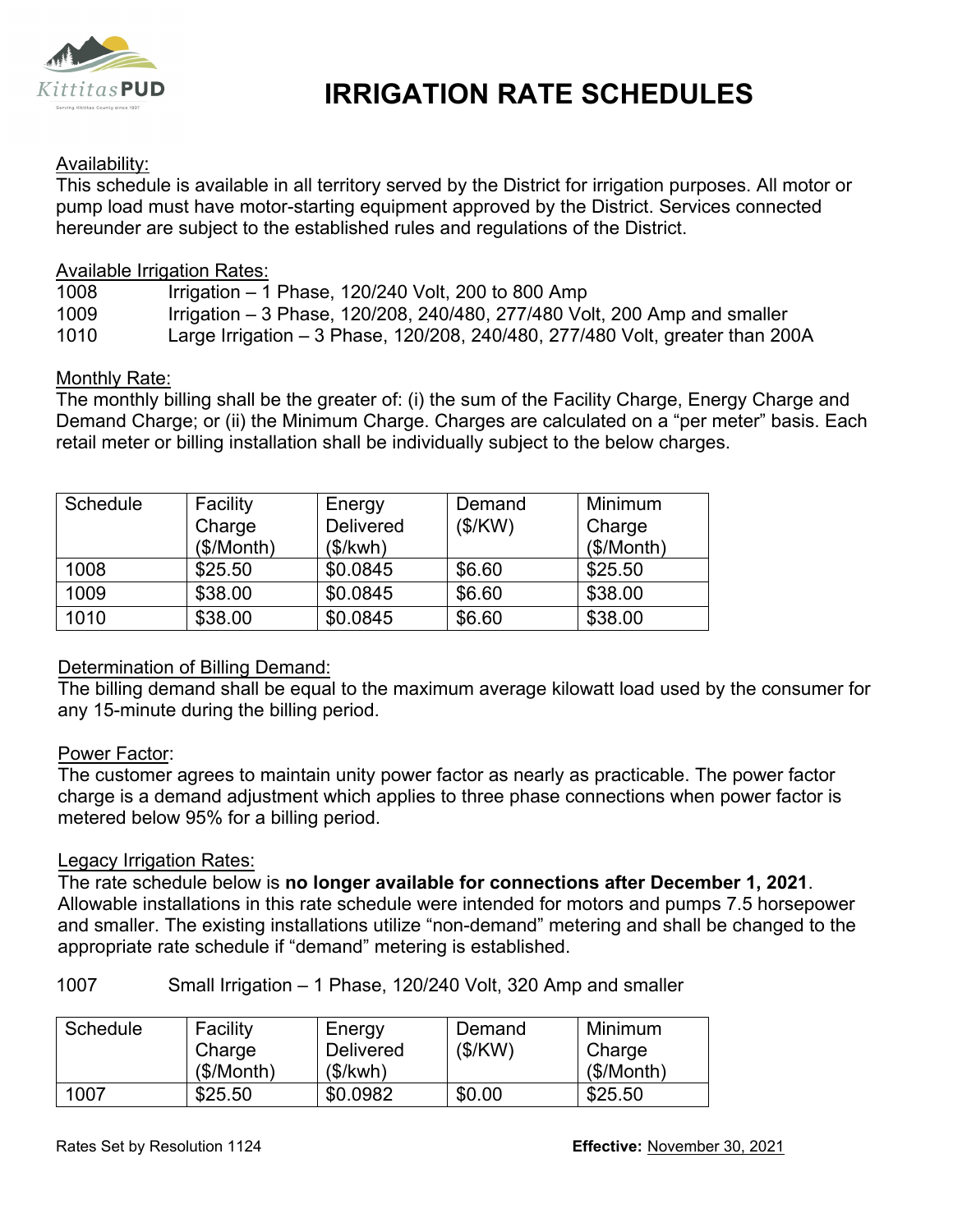

# **IRRIGATION RATE SCHEDULES**

#### Limitations of Liability:

Notwithstanding any other provision of the Customer Service Documents, neither the Customer nor the District will be liable under or pursuant to the Customer Service Documents for indirect, incidental, special, exemplary, punitive or consequential damages, including but not limited to damages for lost profits, revenues or benefits, loss of use of property, cost of capital, cost of purchased or replacement power or (except only as and to the extent otherwise expressly provided in a Customer Contract) claims for service interruption, even if such Party has been advised of the possibility or existence of such damages.

#### Tax Additions:

The above rates are subject to proportional increases to compensate for any gross revenue tax imposed by any municipal body or other governmental body having jurisdiction upon the PUD.

#### Terms of Payment:

Payable upon receipt. Bills unpaid after the due date will be charged interest at the rate of 1% monthly.

Joe O'Leary (Dec 10, 2021 12:02 PST) Shan Rowbotham (Dec 11, 2021 06:35 PST) Rick Catlin (Dec 13, 2021 16:06 PST) <u>Joe O'Leary Communist Communist Communist Communist Communist Communist Communist Communist Communist Communist</u> Joe O'Leary (Dec 10, 2021 12:02 PST) [Joe O'Leary](https://na3.documents.adobe.com/verifier?tx=CBJCHBCAABAAWT9Ft8bU5TyvQujocnWa5pDTIIHgh1DK)

 $\overline{\mathscr{M}}$ 

Rick Catlin